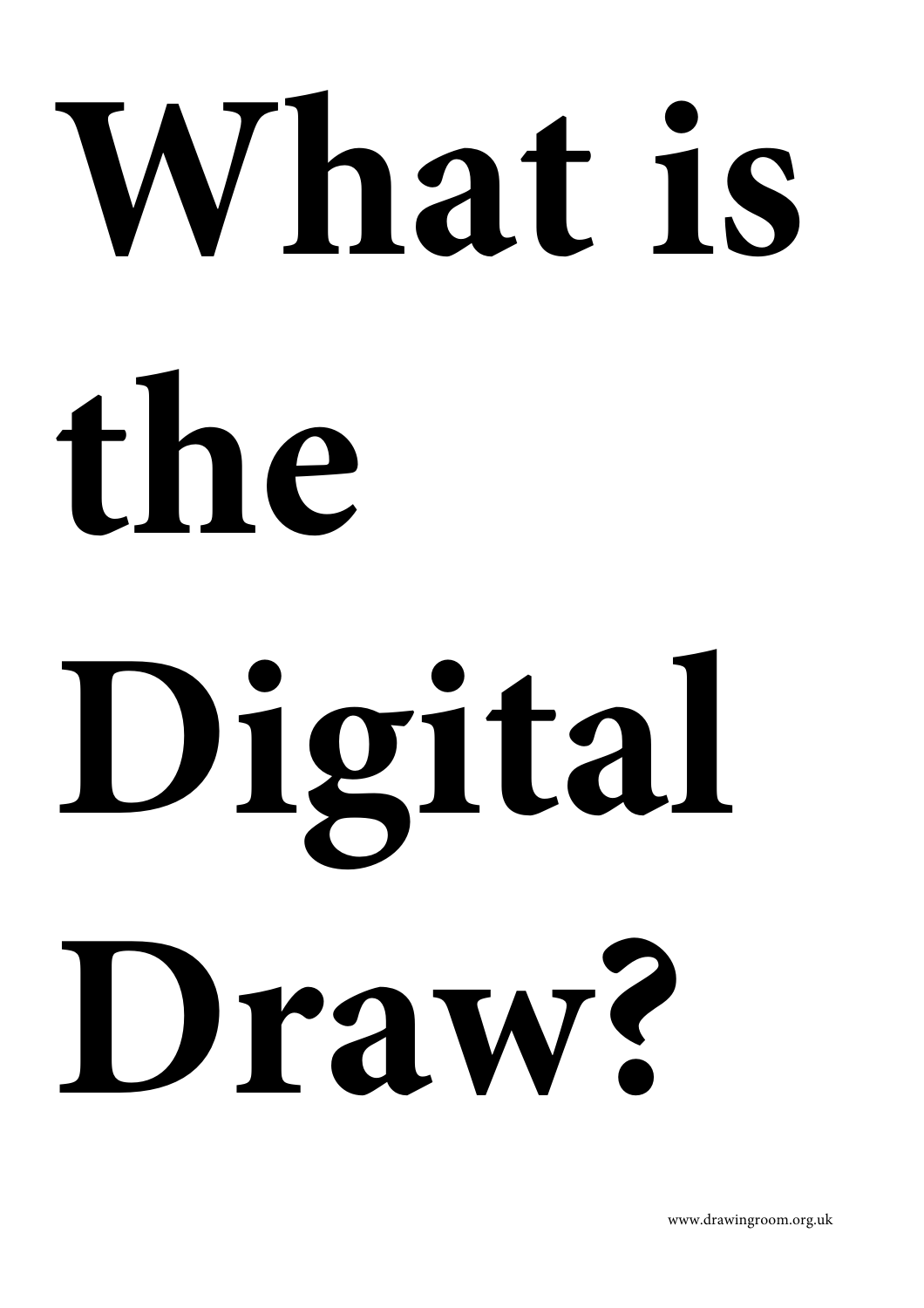# DRAWING ROOM

# **What is the Digital Draw?** #DigiDrawDR

Monday 18 April 2016

This seminar examines the challenges and opportunities posed by new digital processes and platforms to contemporary drawing. Bringing together key thinkers in the field, the day-long event will feature presentations and panel discussions exploring what 'the digital' means for drawing today. Contributors include: James Bridle, writer, artist and technologist; Douglas Dodds, Senior curator of V&A Digital Art Collection; Paul Flannery and Tim Steer, Opening Times co-founders; Rozsa Farkas, independent curator and founding director of Arcadia Missa; Professor Frederic Fol Leymarie, Professor of Computer Games and Entertainment at Goldsmiths College; Margarita Gluzberg, artist and reader in Contemporary Visual Production at the Royal College of Art; Charlotte Webb, artist and researcher; Lucy Sollitt, Creative Media Manager for Arts Council and an associate for Rhizome; Nimrod Vardi, curator and director of arebyte gallery. Chaired by Rachel Falconer, independent writer and curator. *What is the Digital Draw?* has been programmed by Laura Eldret, artist.

# **SCHEDULE**

10.30am: *What is the Digital Draw?* 

- **Introduction** *Laura Eldret*
- **Welcome and** *What do we mean by drawing today? Mary Doyle, Drawing Room co-director*
- **What do we mean by digital art?** *Rachel Falconer, independent writer and curator*
- **Early Computer Art**

*Douglas Dodds, Senior curator of V&A Digital Art Collection* Computer art of the 1960s and '70s is an important precursor to contemporary digital art practice. Dodds will provide a brief history, looking at how these digital pioneers worked directly with computer hardware and software to create increasingly sophisticated images. His talk will focus on artists such as Frieder Nake, Vera Molnar, Manfred Mohr, Harold Cohen, Paul Brown, Darrell Viner and Roman Verostko, all of whom used drawing machines to create their artworks.

11.30am: Tea break

# 11.45am: *Digital Mediums and Methods*

• **Drawing the Network**

Followed by Q & A.

*James Bridle, writer, artist and technologist* Bridle will talk about art and the internet, and 'The New Aesthetic'. He will discuss what it means to draw the contemporary world in all its complexity and occasional invisibility.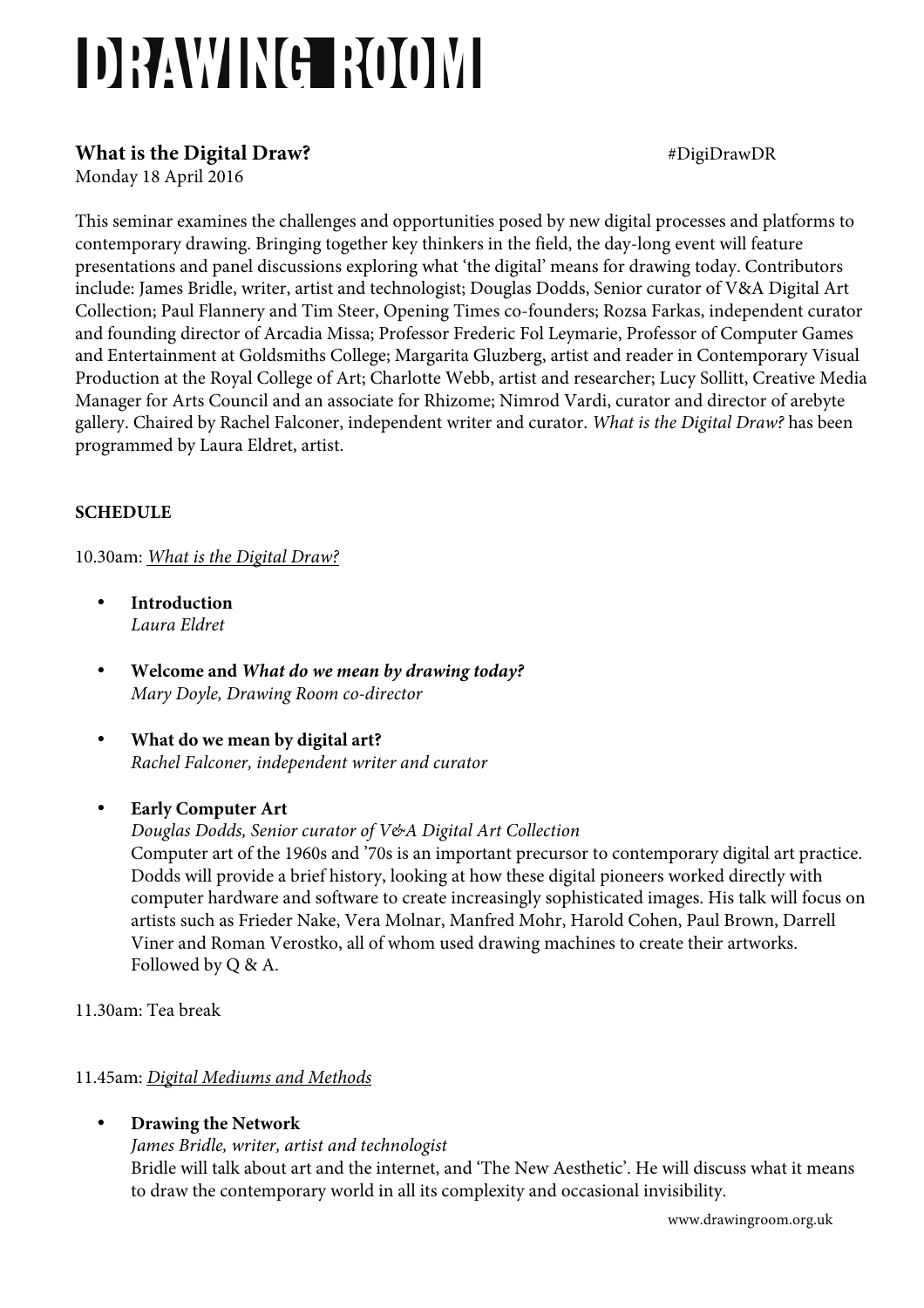#### • **Drawing on and behind the screen**

*Paul Flannery and Tim Steer, Opening Times co-founders* Addressing the open-ended nature of digital practice in relation to drawing – how digital production affords multiple and simultaneous kinds of media and what it might mean to 'draw' within a digital landscape that allows different and blurred medias.

#### • **Drawing with the Web**

*Charlotte Webb, artist and researcher*

Webb will discuss the generative potential of using the web as a medium and location for art practice. She will question what it means to 'draw' with data.

#### • **Text & Craft**

*Rozsa Farkas, independent curator and founding director of Arcadia Missa* Rozsa will talk about artists after the internet as engaging with a form of recrafting and narrativebased practices. Looking at the way that representations of 'women's work', tied with text, is presented in some feminist online practices.

Followed by Q & A panel discussion chaired by Rachel Falconer

#### 1.30pm: Lunch

Available to view in the Outset Study:

*Cognitive Bias: Visual thinking for a digital age.* Plan chest display curated by Rachel Falconer *Flickr Nude or Noodle Descending a Staircase* (2013), Charlotte Webb's web application.

#### 2.30pm: *Humans and Networks*

#### • **Organisational Approaches to Art Online**

*Lucy Sollitt, Creative Media Manager for Arts Council and an associate for Rhizome* How are organisations like the Drawing Room relating to networked art and audiences? Lucy will explore shifts between distribution and circulation in the ways arts organisations, including Arts Council England, are approaching programming online.

#### • **Perception, Computing and Robotics**

*Frederic Fol Leymarie, Professor of Computer Games and Entertainment at Goldsmiths College* Frederic will discuss how studies in visual perception intersect with the practice of drawing, what insights and challenges this may provide, and how computing offers a playpen to test models and ideas, while robotics offer an extended reach to better understand human behaviours by the embodiment of such models.

#### • **Between Technology, the Body and Human Experience**

*Nimrod Vardi, curator and director of arebyte gallery* Vardi will examine the relationship between technology, the body and human experience. Focusing on notions of freedom and how rules are constructed, tested and broken in internet art all areas that he is exploring in arebyte curatorial theme for 2016 'Legal Aesthetics'.

Followed by Q & A panel discussion chaired by Lucy Sollitt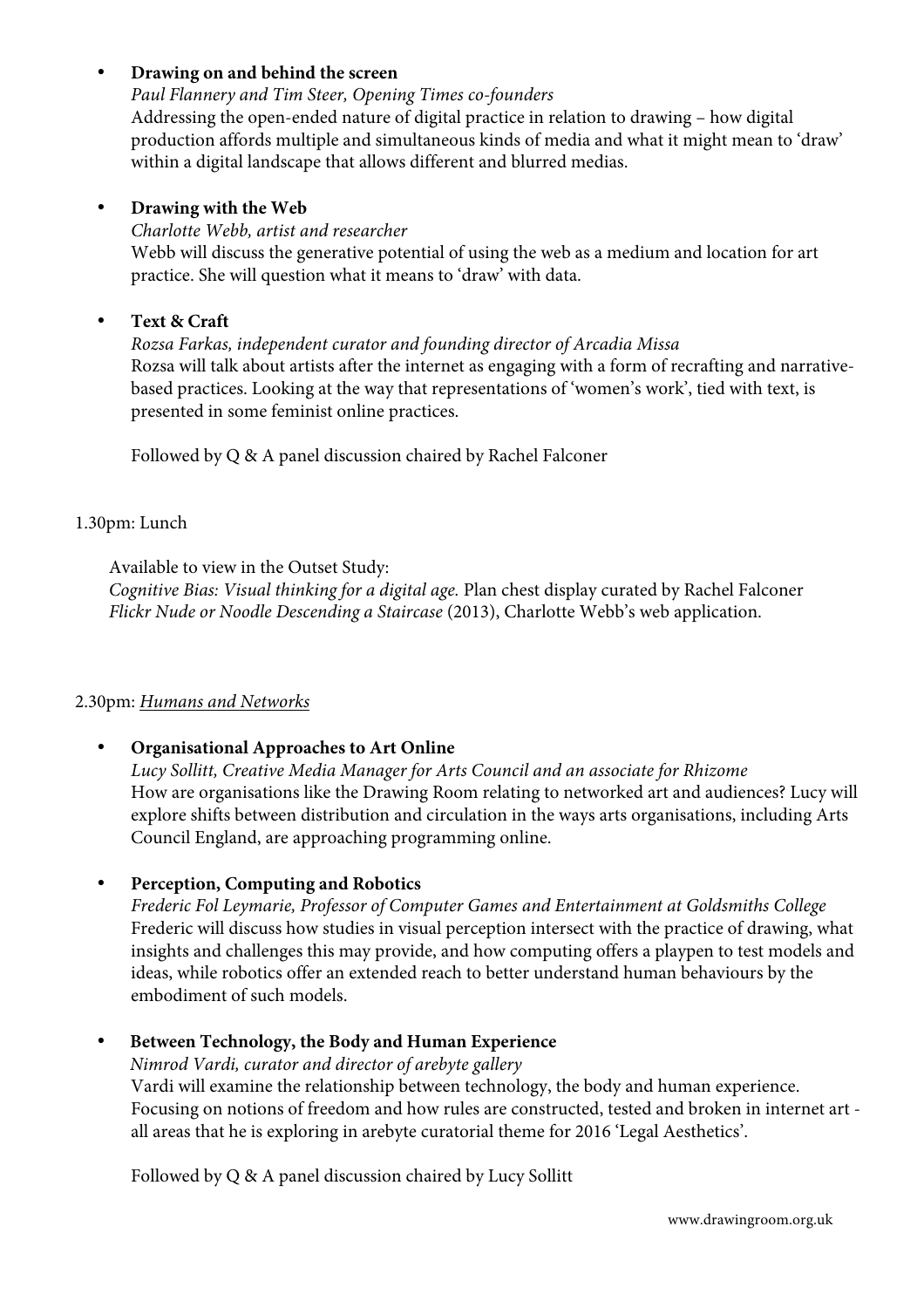# 4.15pm: *Devolving Digital*

## • **The Digital Analogue**

Margarita Gluzberg, artist & reader in Contemporary Visual Production at the Royal College of Art By looking at contemporary and historical visual territories, this presentation questions the distinction between that which is defined as digital and that which is defined as analogue.

• **'Doing something again is not the same as still doing it' Drawing like before Digital after Digital?**

#### *Klaus Speidel, art and image theorist, art critic and curator*

Examines relationships between drawing and digital: how the digital aspect of the world has become a subject for drawing; how digital tools allow new drawing practices to emerge; how their regular use of digital tools may have transformed the drawings of artists who still (or again) draw traditionally and how everybody's constant use of digital tools may have transformed the ways the world looks at drawings not made with computers.

Summary of proceedings by chair Rachel Falconer, and Q & A plenary panel discussion with all the day's contributors

5.30pm: Drinks

# **BIOGRAPHIES**

**James Bridle** is a British writer, artist, publisher and technologist currently based in Athens, Greece. His work covers the intersection of literature, culture and the network. His work has been shown in solo and group shows worldwide, and he has been commissioned by organisations including the Victoria & Albert Museum, The Southbank Centre, the Photographer's Gallery, Artangel, the Istanbul Design Biennial, the Oslo Architecture Triennale and Guimaraes 2012 European City of Culture. He received an Honorary Mention at the Prix Ars Electronica 2013, and in 2014 he was awarded the Excellence Award at the Japan Media Arts Festival, the Graphics Award at the Design Museum Designs of the Year. He has been a resident at Lighthouse (Brighton), the White Building (London) and Eyebeam (New York), and an adjunct professor on the Interactive Telecommunications Programme at New York University. In 2011, he coined the term 'New Aesthetic', and his ongoing research has been discussed worldwide. He has written for *the Guardian*, *White Review*, *Frieze*, *WIRED*, *ICON*, *Domus*, *Cabinet, The Atlantic*, *New Statesman* and many other publications, and wrote a regular column for the *Observer* on publishing and technology (2011-15).

**Douglas Dodds** is a Senior Curator in the V&A's Word & Image Department. He is responsible for developing the Department's digital art collections, which range from early computer art to recent digital works. Douglas also leads a project to digitise the Department's prints, drawings, paintings and photograph collections.

**Drawing Room** is the only public, non-profit gallery in Europe dedicated to the investigation and presentation of contemporary drawing. Initiated in 2002 by curators **Mary Doyle**, Kate Macfarlane and Katharine Stout Drawing Room delivers an ambitious programme of solo, group and touring exhibitions that include established, emerging and historical artists. The programme incorporates a wide range of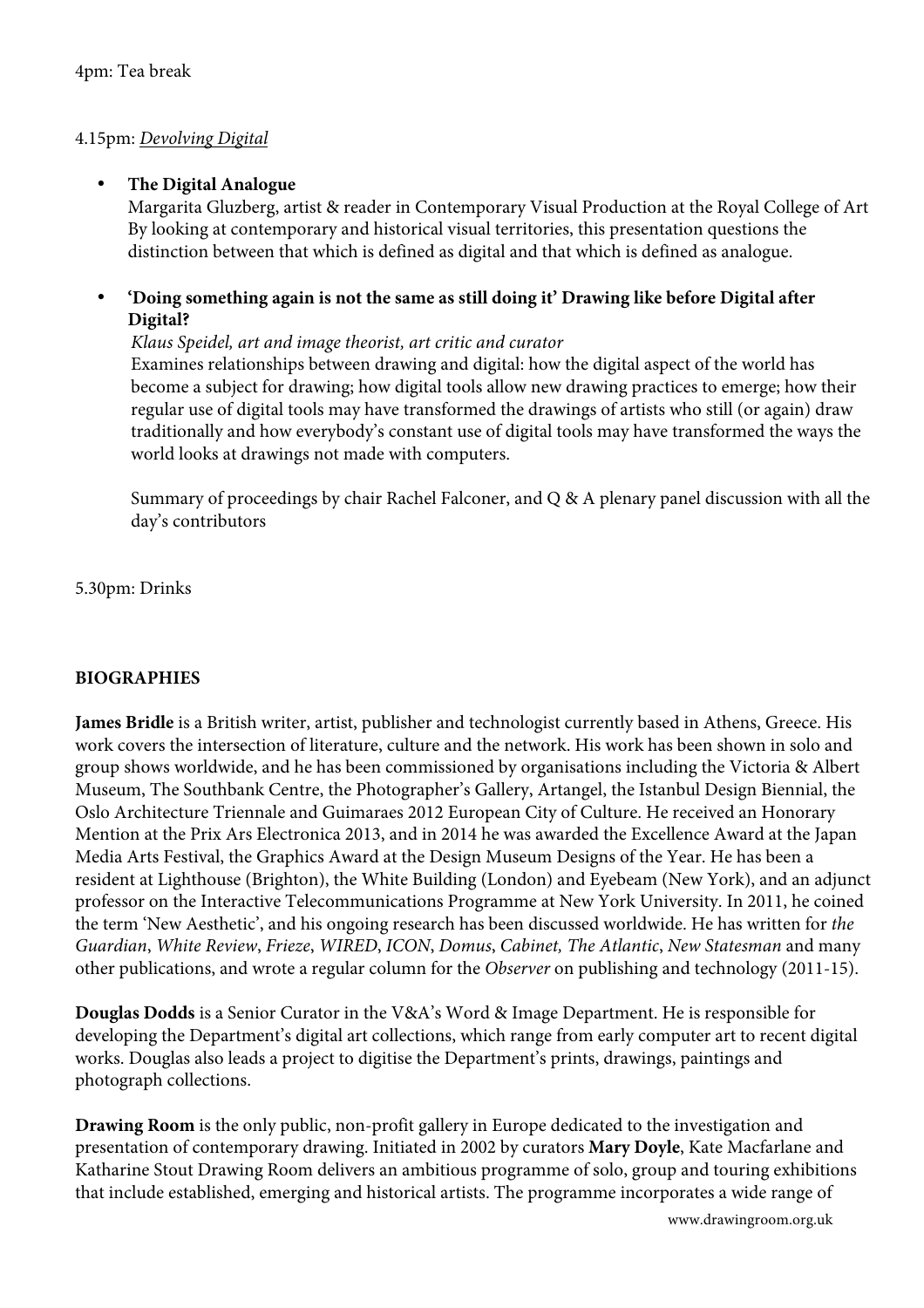ideas and media, from the traditional to the experimental, expanding the parameters of international drawing practices. **Outset Study** is Drawing Room's free, open-access research hub comprising of a specialist contemporary drawing library and study room. Online resources are also available, including videos, essays, study lists, exhibition guides, artist directory and Outset Study library catalogue. Drawing Room strives to provide a unique resource for the promotion of drawing, its practice, theory and methodology – proving opportunities to examine, produce and research drawing today.

**Laura Eldret** is an artist based in London. Solo shows include *The Juicers 50/50* and *3| The Juicers 1/50* (2015) for Fig-2 at ICA, London; *Gotas* (2015), Annka Kultys Gallery, London; *Hey!* (2014); *Rough Play, South London Gallery* (2013); *Power Plays*, The Gallery, Bournemouth (2012); and a residency at Camden Arts Centre (2011). Group exhibitions include Ikon, Birmingham; Drawing Room, London; Focal Point Gallery, Southend-on-Sea; Crown Street Gallery, Darlington; Jerwood Project Space, London; Glasgow International; Musée des Beaux-arts de Nantes, France; BALTIC, Gateshead; and Five Hundred Dollars, London. She was also co-founder and co-director of CollectingLiveArt (2007–10). Eldret's disparate practice spans performances, video, drawing and textiles. She explores the production of materials and events as a process of social exchange, and the agency of art within a broad cultural sphere. She is currently developing a 'digital' commission with UP Projects and is part-time Communications Manager for Drawing Room. www.lauraeldret.com

**Rachel Falconer** is a curator, writer and active researcher with an interdisciplinary background in fine art, industrial design, gaming, broadcast media and viral advertising. As a curator her focus is on the critical intersections of process-led practices, including; Post-War contemporary art, neuroscience and AI, distributed information systems, speculative architecture, convergence technologies, software studies and networked culture. She has conceived and delivered multi-scale interdisciplinary exhibitions and alternative curatorial frameworks for organisations including Furtherfield, V&A, Barbican and the RCA, and has been invited to speak at and chair critical public debate in her field for institutions such as Tate, Goethe Institute, Mozilla Fest and the Nordic Culture Point. Her writing has been published across a number of platforms including Routledge, Dazed Digital, The White Review, and the Guardian.

**Rózsa Zita Farkas** is a curator and the founder of Arcadia Missa gallery and publisher. Rozsa has curated and co-curated various projects and exhibitions such as *Rehearsals in Instability* for Vienna's 'Curated By' festival (2015), *The Posthuman Era Became a Girl* at the South London Gallery (2014) and *Re-Materialising Feminism* project across the ICA and other spaces (2014 & 2015). She has recently curated *Ways of Living* at David Roberts Art Foundation, and *Finding the Body* symposium at Central Saint Martin's. She is associate lecturer for MA Fine Art, Chelsea College of Art and for BA Fine Art Dissertations at Camberwell College of Arts (both UAL).

Professor of Computing **Frederic Fol Leymarie** is co-director of the Post-Graduate program MSc Computer Games and Entertainment at Goldsmiths College, which he founded with William Latham in 2008. He previously created and led the MSc Arts Computing (2004–07). He received his B.Eng. in Electrical Engineering, with honors in aeronautics, from the University of Montreal, his M.Eng. from McGill University in Computer Vision and Biomedical imagery, and his Ph.D. from Brown University (in 3D shape representation and computational geometry). Frederic has initiated several 'shape-based' projects mixing the Arts, Humanities, Social Sciences, and Computing, including CyberCity and CyberMonument (late 1990s), Digital sculpting (with the Mid-Ocean Studio, 2002-5), and Digital archaeology (co-founder of the SHAPE lab. at Brown University, established in 1999). He has co-founded and directed two R&D projects: AIkon focused on sketching and portraiture, and AutoGraff focused on graffiti and calligraphy. www.gold.ac.uk/computing/staff/f-folleymarie/ www.folleymarie.com

**Margarita Gluzberg** is currently Reader in Contemporary Visual Production, Royal College of Art, London. Solo exhibitions include: *Consumystic*, Unseen Photo Fair, Amsterdam (2012); *Avenue des Gobelins*, Paradise Row, London (2011); *Phonographicon*, Zonca&Zonca, Milan (2010), *Captive Bird*